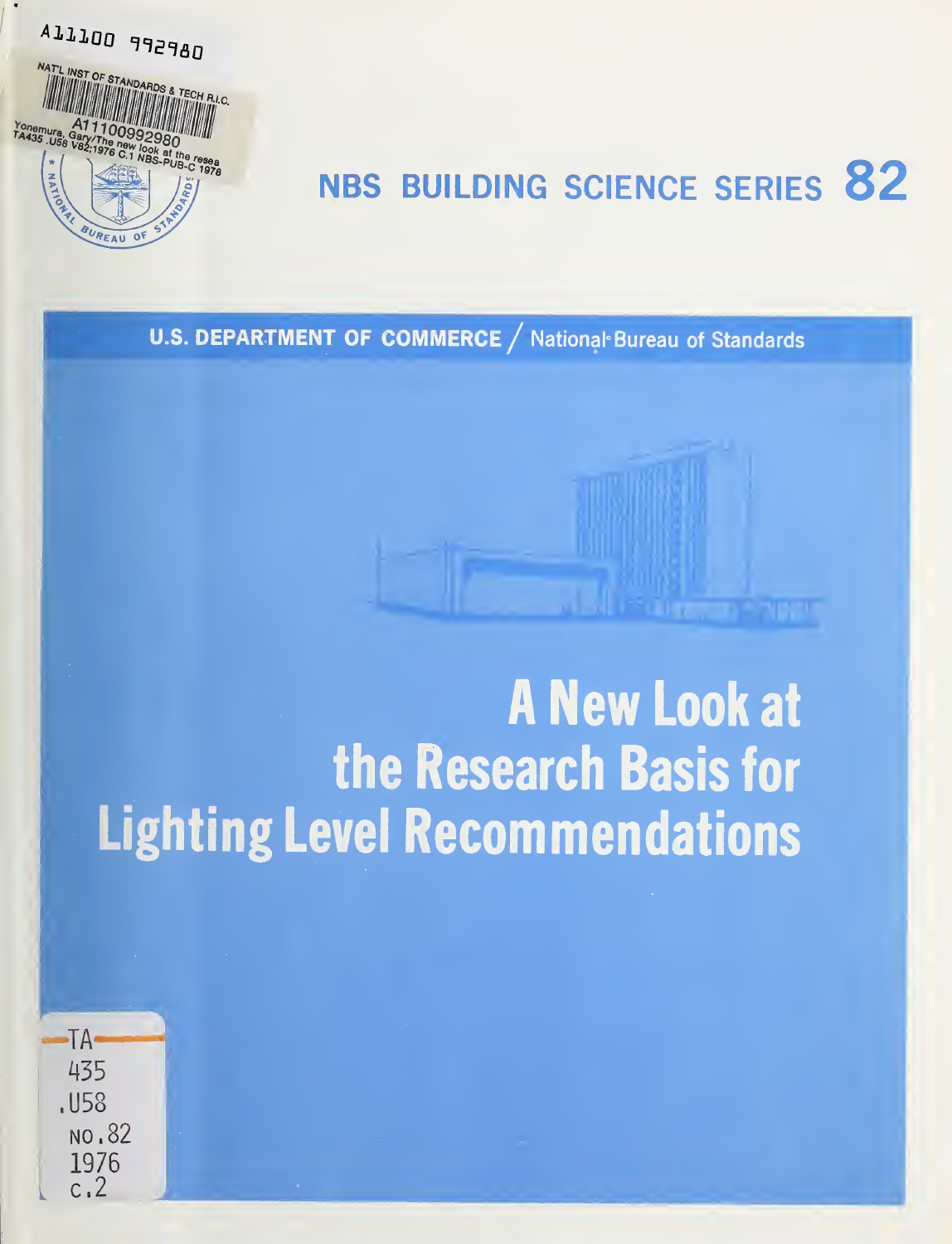## The Building Science Series

The Building Science Series disseminates technical information developed at the National Bureau of Standards on building materials, components, systems, and whole structures. The Series presents research results, test methods, and performance criteria related to the structural and environmental functions and the durability and safety characteristics of building elements and systems.

These publications, similar in style and content to the NBS Building Materials and Structures Reports (1938-59), are directed toward the manufacturing, design, construction, and research segments of the building industry, standards organizations, and officials responsible for building codes.

The material for this Series originates principally in the Center for Building Technology of the NBS Institute for Applied Technology. The publications are divided into three general groups: Building Systems and Processes; Ffealth, Safety and Comfort; and Structures and Materials. For further information regarding these publications please contact the Scientific and Professional Liaison Section, Center for Building Technology, Institute for Applied Technology, National Bureau of Standards, Washington, D.C. 20234.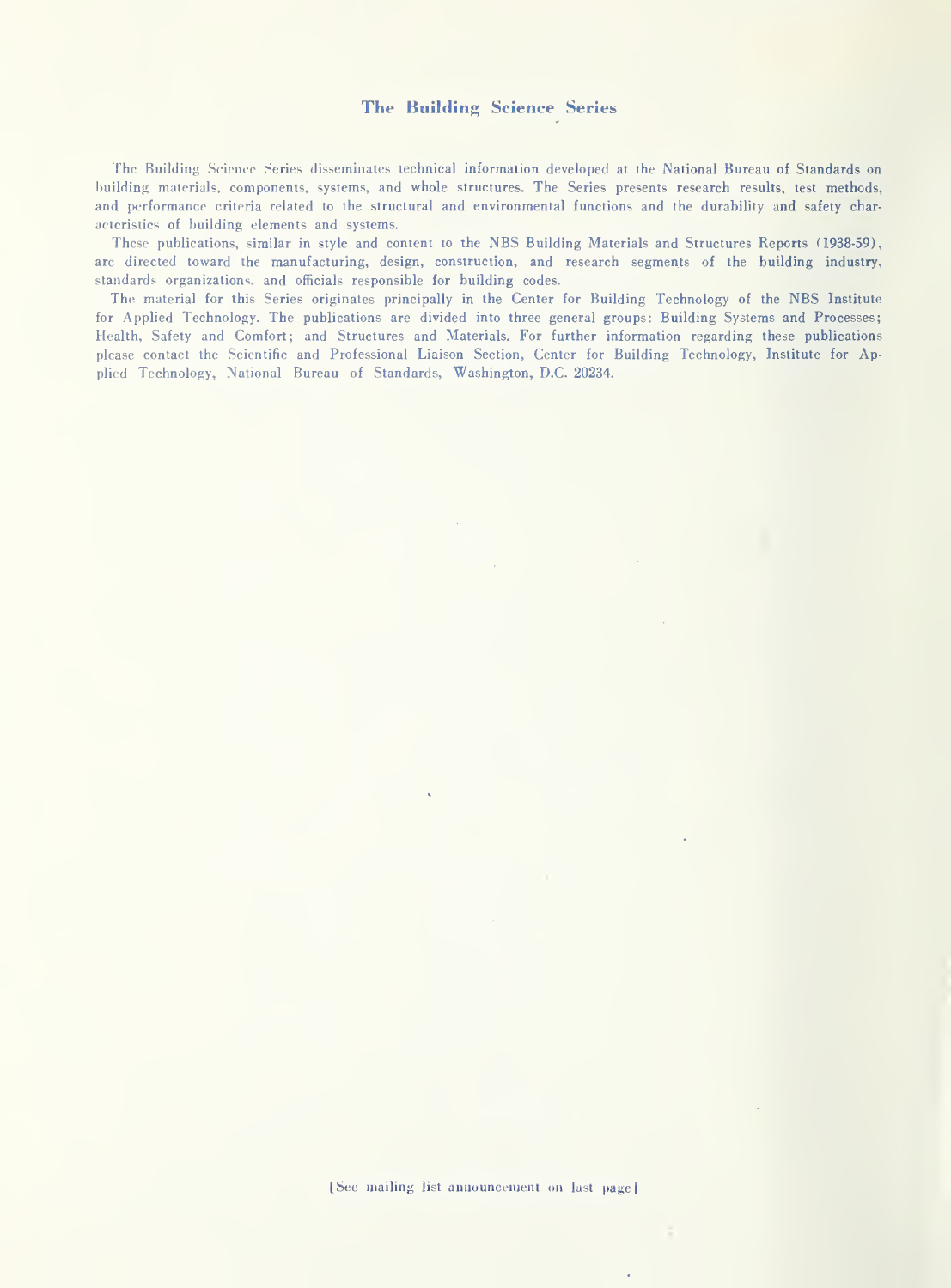# A New Look at the Research Basis for Lighting Level Recommendations

155 Building  $\triangle$  cier co,  $\therefore$   $\triangle$  $\qquad \qquad$   $\qquad$   $\qquad$   $\qquad$   $\qquad$   $\qquad$   $\qquad$   $\qquad$   $\qquad$   $\qquad$   $\qquad$   $\qquad$   $\qquad$   $\qquad$   $\qquad$   $\qquad$   $\qquad$   $\qquad$   $\qquad$   $\qquad$   $\qquad$   $\qquad$   $\qquad$   $\qquad$   $\qquad$   $\qquad$   $\qquad$   $\qquad$   $\qquad$   $\qquad$   $\qquad$   $\qquad$   $\qquad$   $\qquad$   $\qquad$   $\qquad$   $\$ 

*HARA* LIU*NAL*, BULLOAI OF BTAYDARDS LIBRARY  $JUN<sup>2</sup>$ 

> $00 - 00$  $A$  $B$  $\cdots$  $10, 2$

> > $1 - 76$  $12$

1976

Gary T. Yonemura and Yoshimi Kohayakawa

Center for Building Technology Institute for Applied Technology National Bureau of Standards Washington, D.C. 20234



U.S. DEPARTMENT OF COMMERCE, Rogers C. B. Morton, Secretary James A. Baker, III, Under Secrefary Dr. Betsy Ancker-Johnson, Assisiani Secreiary for Science and Technology NATIONAL BUREAU OF STANDARDS, Ernest Ambler, Acfing Direcior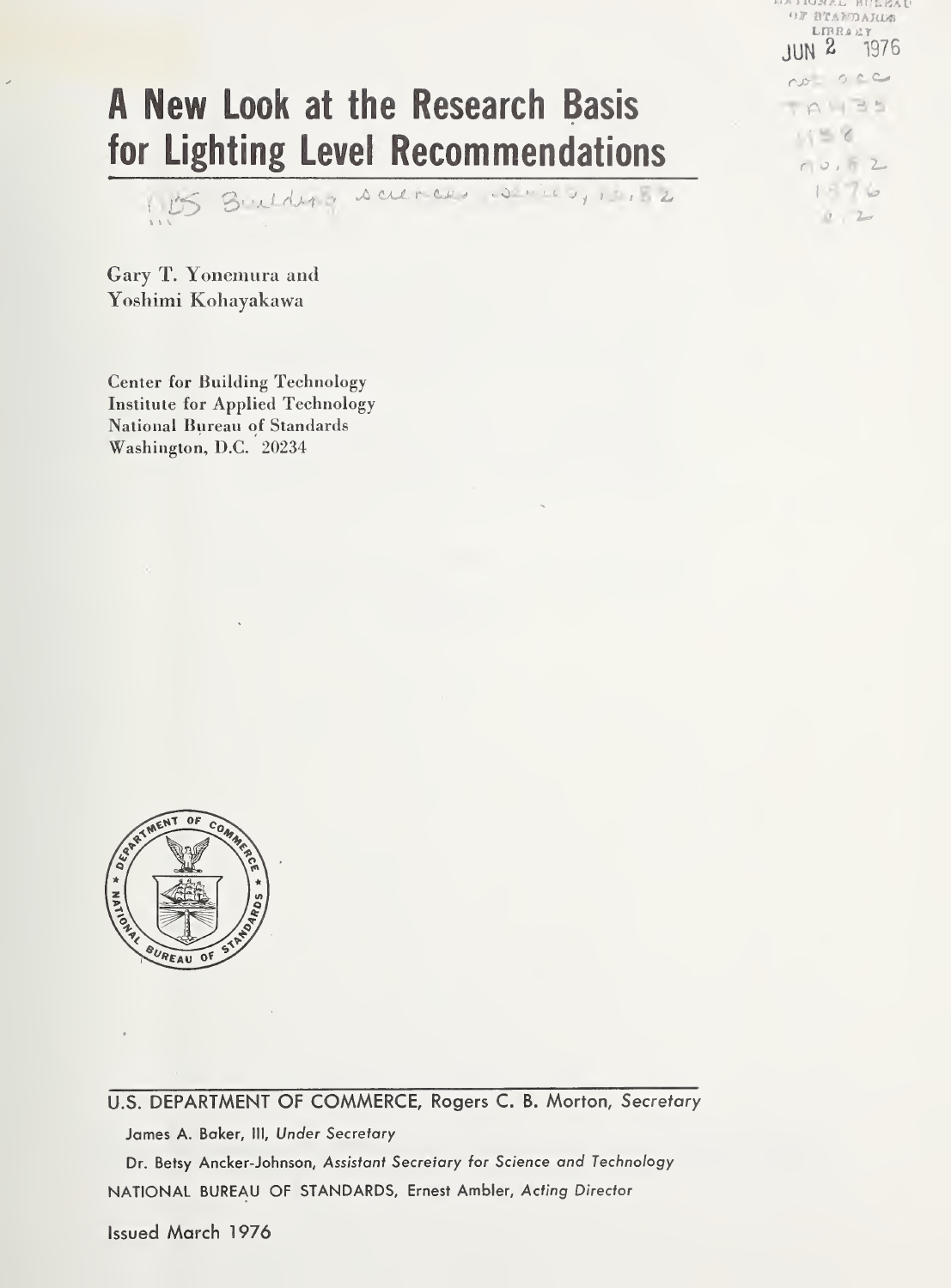#### Library of Congress Cataloging in Publication Data

Yonemura, Gary, 1924-<br>A new look at the research basis for lighting level recommendations.

(NBS building science series; 82) Bibliography: p. Supt. of Docs. No.: C 13.29/2:82 1. Electric lighting. 1. Kohayakawa, Yoshimi, joint author. 11. Title. III. Series: United States. National Bureau of Standards. Building science series; 82. TA435.U58 No. 82 [TK4175] 690'.021s [621.32'2] 76-136

National Bureau of Standards Building Science Series 82

Nat. Bur. Stand. (U.S.), Bldg. Sci. Ser. 82,. 13 pages (Mar. 1976) CODEN: BSSNBV

> U.S. GOVERNMENT PRINTING OFFICE WASHINGTON: <sup>1976</sup>

For sale by the Superintendent of Documents, U.S. Government Printing Office, Washington, D.C. 20402 - Price 35 cents. Stock Number 003-003-02185-7/Catalog No. C13.29/2:82. (Add 25 percent additional for other than U.S. mailing.) There is a minimum charge of \$1.00 for each mail order.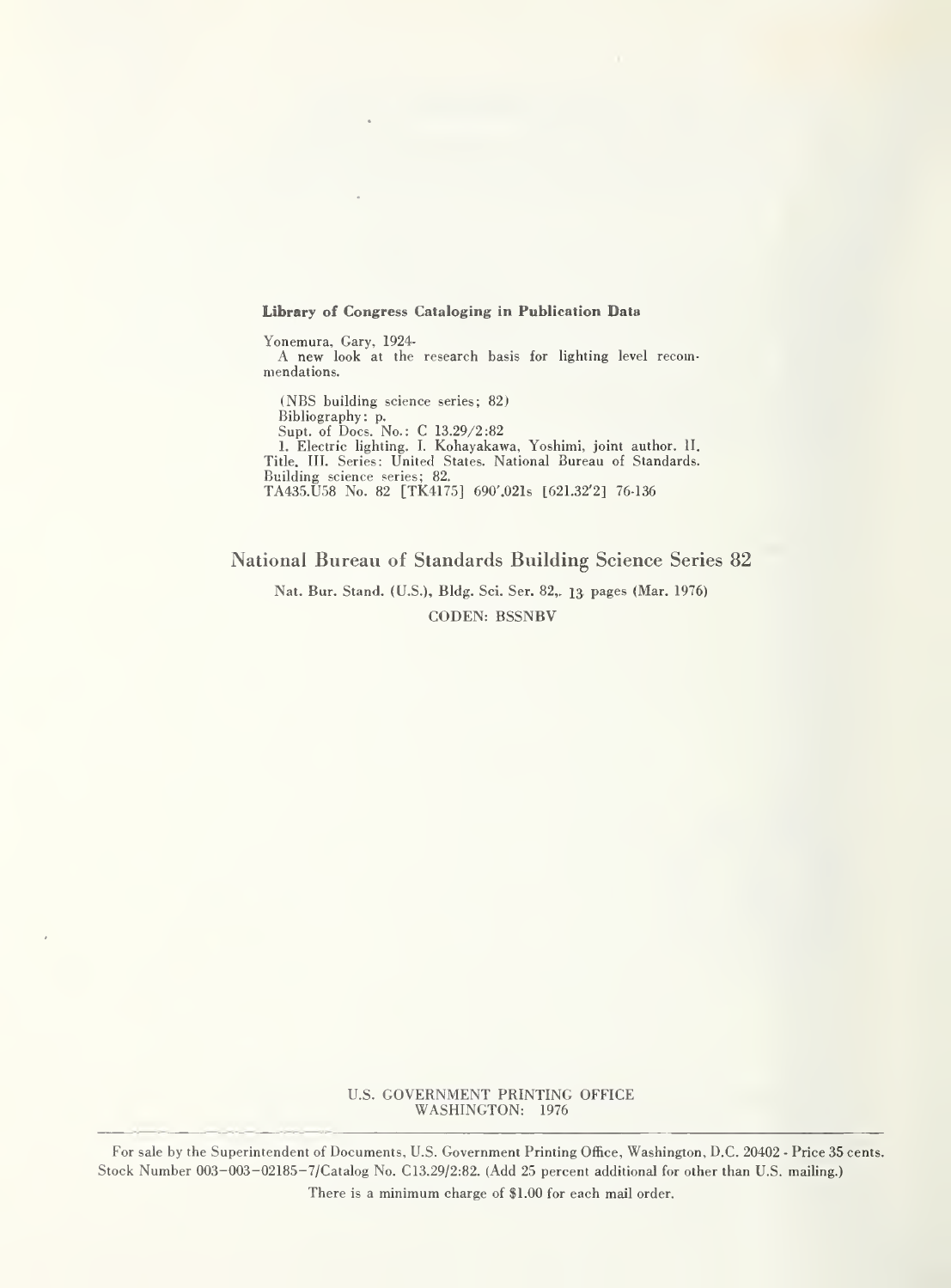# **Contents**

Page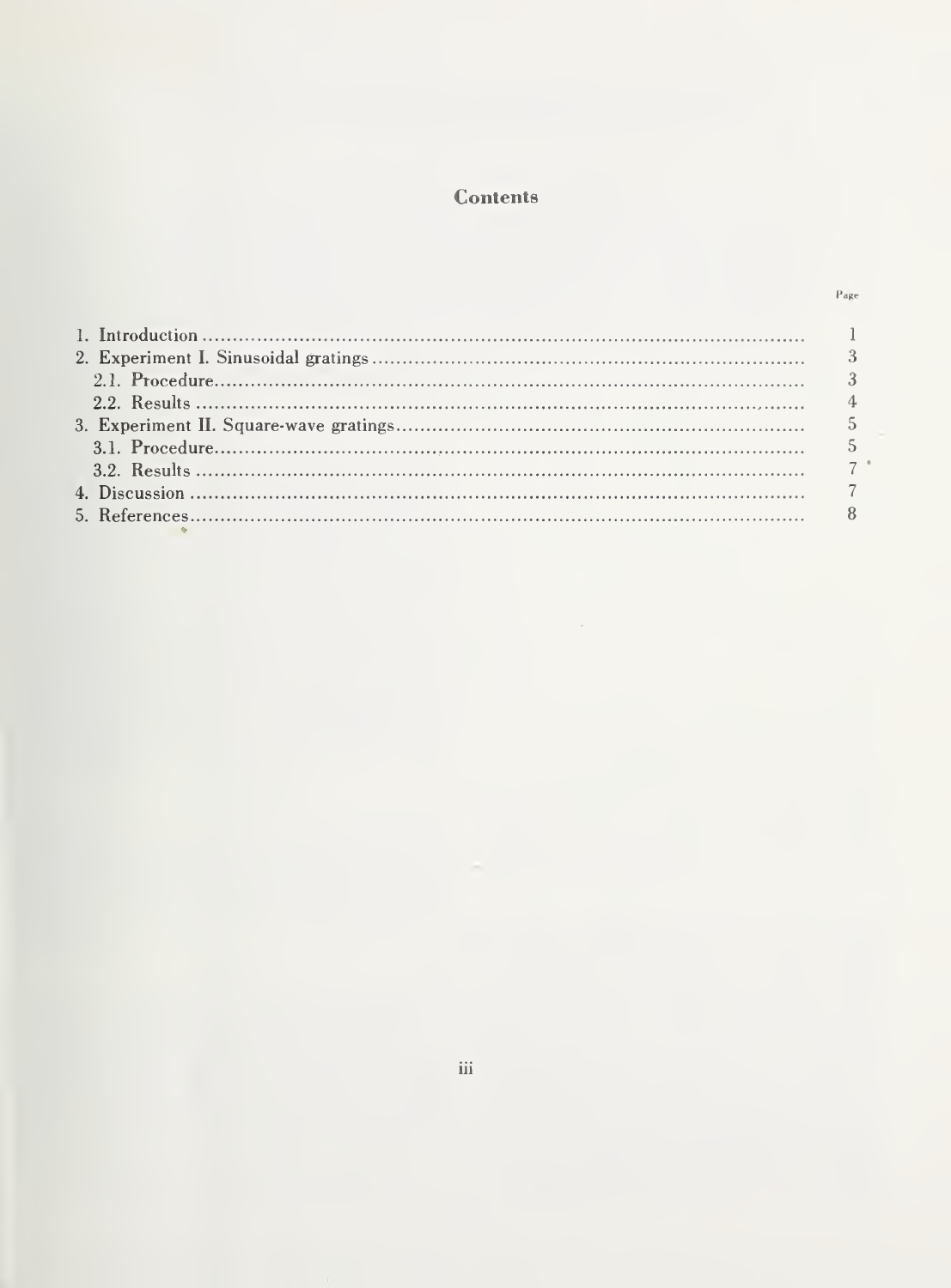$\mathbf{E}(\mathbf{r},\mathbf{r})$  ,  $\mathbf{r}$  ,  $\mathbf{r}$  ,  $\mathbf{r}$  ,  $\mathbf{r}$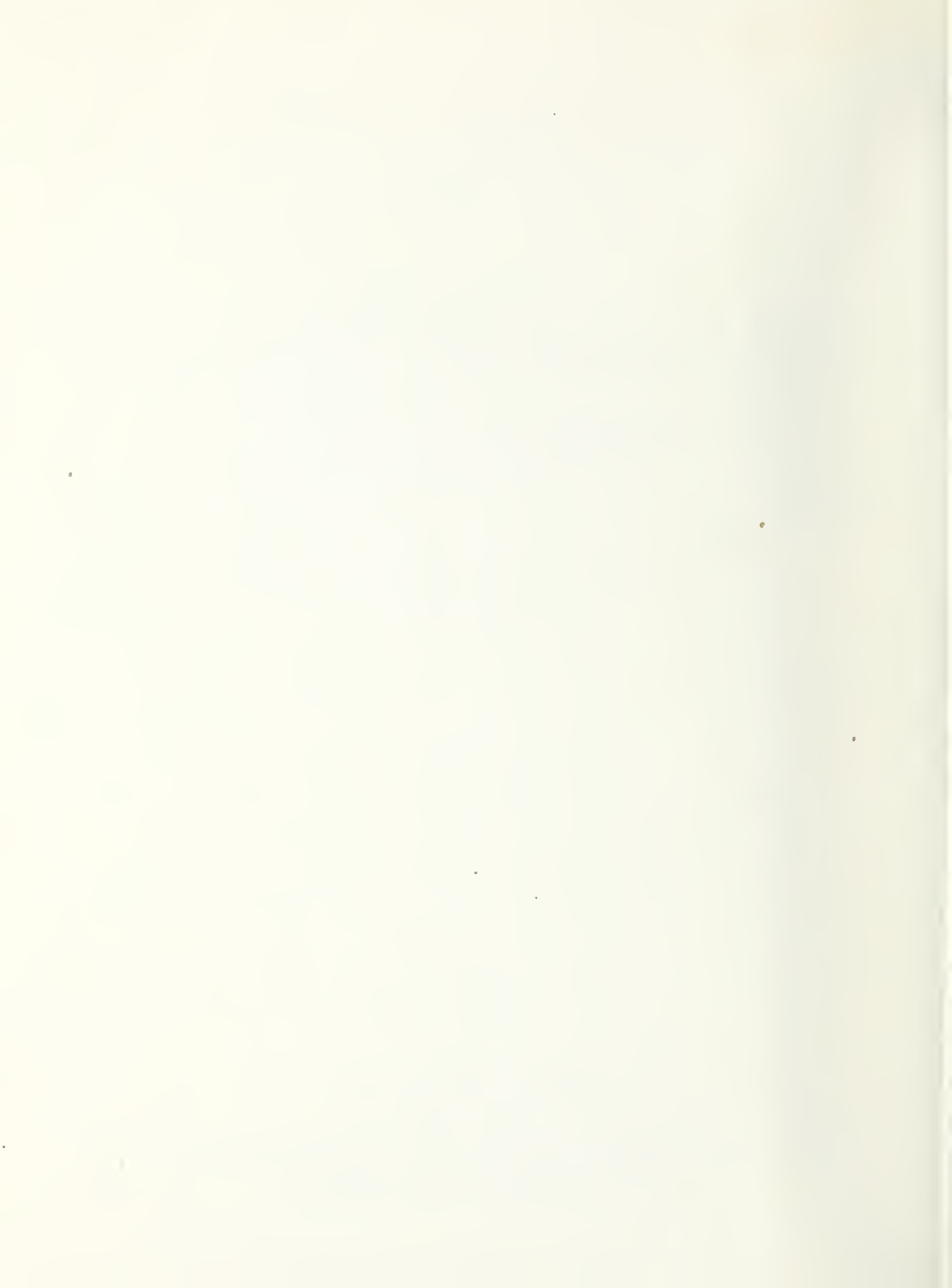# A New Look at the Research Basis for Lighting Level Recommendations

#### G. T. Yonemura and Y. Kohayakawa\*

The validity of using threshold studies as the hasis for lighting level recommendations is questioned. The performance of the eye at suprathreshold levels was investigated with sine- and squarewave gratings. The results of the study indicate that the behavior of the eye is significantly different at suprathreshold levels as opposed to threshold levels. For threshold studies, when contrast is plotted against luminance, the function is a monotonically decreasing function. At suprathreshold levels the function indicates the existence of a definite minimum, luminances greater or less requiring more contrast to appear subjectively equal. It is recommended that lighting levels be based on laboratory studies that appraise visual requirements and performance simulating conditions encountered in real world environments.

Key words: Gratings; illuminating engineering; lighting; modulation transfer function: suprathreshold visibility; visibility; vision.

### 1. Introduction

The determination of the quantity of illumination required for visual task performance should be based on empirical data obtained from the user. To this end, the Illuminating Engineering Society<br>
(IES) has adopted a Visibility Reference Function<br>
to serve as a standard or reference base for the<br>
determination of recommended levels of illumina-<br>
tion [1].<sup>1</sup> See th (lES) has adopted a Visibility Reference Function to serve as a standard or reference base for the determination of recommended levels of illumination  $[1]$ .<sup>1</sup> See the solid curve in figure 1. The Visibility Reference Function was obtained under controlled laboratory conditions and is defined as the contrast required to detect a 4 min diameter luminous disk presented for 1/5 s. as a function of background luminance (L). The threshold contrast is the contrast required to detect the luminous disk 50 percent of the time using a forced choice tech nique. Contrast (C) is defined as:

$$
C = (L_b - L_t)/L_b, \tag{1}
$$

where the subscripts  $t$  and  $b$  stand for target (luminous disk) and background, respectively. Usually the larger of the two areas constitutes the background luminance and is often referred to as the adaptation luminance. Equation (1) is often ex pressed as:

$$
C = |\Delta L| / L_b, \tag{1a}
$$

the numerator being the luminance difference be tween target and background regardless of whether the target or background luminance is greater.

The detection threshold is the borderline between visibility and invisibility. Most routine visual tasks are not performed at this borderline of visibility and invisibility. The next higher order of visual



•

FIGURE 1. The visual performance reference base used by the Illuminating Engineering Society for recommending levels of illumination.

The solid curve is the Visibility Reference Function and the dashed curve is the Visual Performance Criterion Function.

performance requires the observer not only to detect the presence of an object, but also to recognize it as a member of a group. This level will generally require shape or form discrimination and is called the acuity threshold. Classical examples of this task are the Landolt C and the Snellen Chart. In an acuity test the observer is not only required to detect the presence of an object, but in addition is required to detect the orientation of the gap in the landolt  $C$  or recognize the perceived image as a specific alphabet member in the Snellen Acuity Test. But in the majority of realistic task conditions, the task is significantly above the acuity threshold. For example, in reading we see (detect) some things on the page and recognize (acuity) them as specific

<sup>\*</sup>Guest worker at the National Bureau of Standards. Permanent address: Canon, Inc., Tokyo 144 Japan.

<sup>&#</sup>x27; Figures in brackets indicate the literature references al the end of this paper.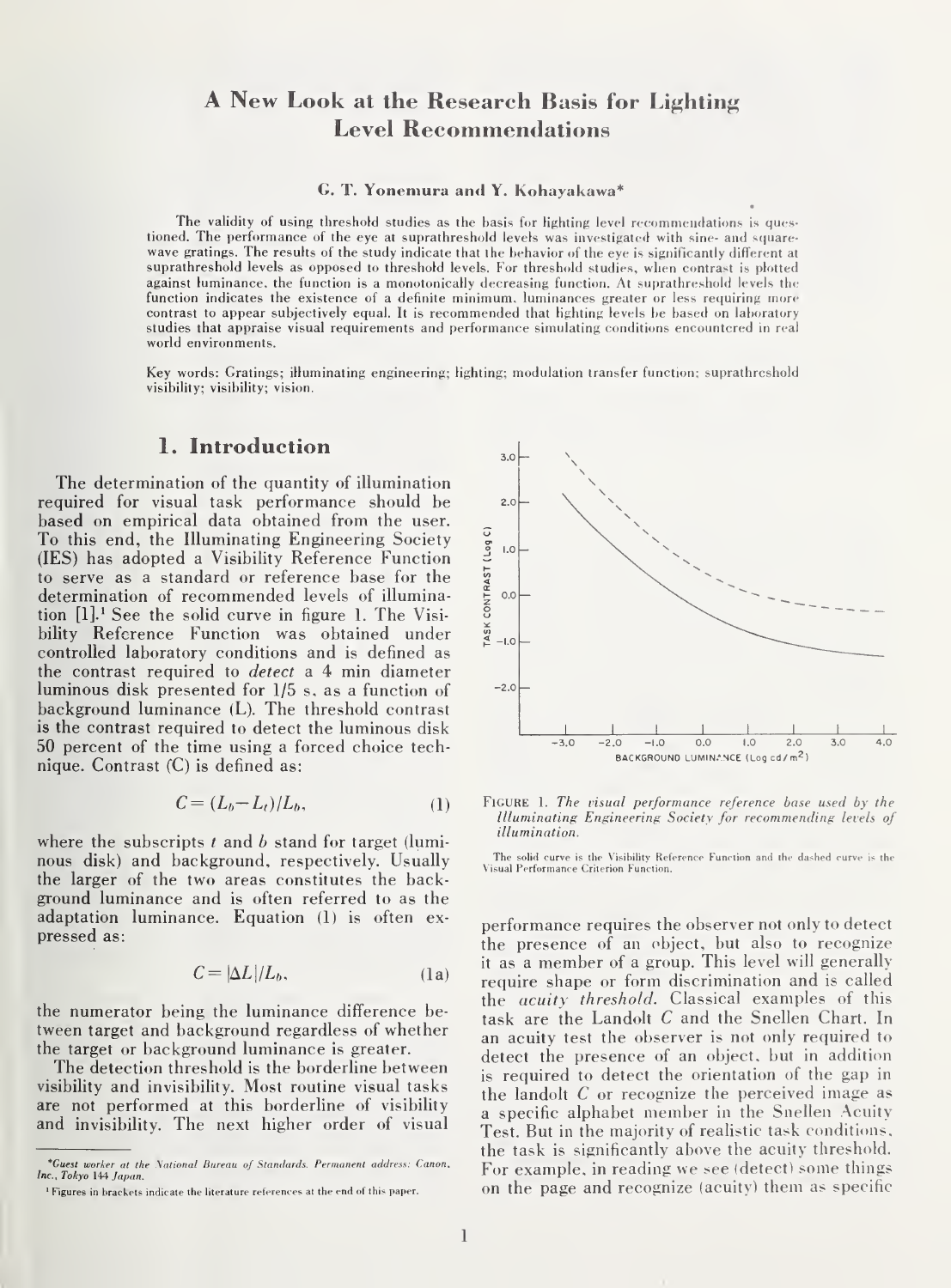members of the alphabet. That is, under most realistic conditions, the visual tasks are significantly above threshold. We generally see the task — the only remaining question is, "how well can we see it?". Is it better under condition A rather than B? In the lES system, extrapolation from detection to realistic levels is accomplished by the concept of visibility level.

The Visibility Reference Function is called VL1 (visibility level 1). Higher levels of visibility (suprathreshold) are defined as  $VLi$  (visibility level i). In terms of its physical correlates, contrast and luminance,  $V_{Li}$  is defined as:

$$
C_i(L) = i[C_1(L)]; \qquad (2)
$$

where  $C_i(L)$  is the suprathreshold contrast at  $VL_i$ and  $C_1$  is the contrast threshold as given by the Visibility Reference Function for a given background luminance level  $(L)$ . The contrast threshold,  $C_1$ , is the just noticeable difference (jnd). Therefore  $V_{\ell}$  is i number of jnd steps above threshold, that is:

$$
C_i(L)/C_1(L) = VLi(L). \tag{3}
$$

The lES in its handbook (5th ed.) [1] defines  $VL8$   $(i=8)$  as the Visual Performance Criterion Function, shown by the dashed curve in figure 1. That is, VL8 is the luminance contrast required at different levels of task background luminances under conditions of "realistic visual work," or alternately, the luminance required for a task of a given contrast to meet the criterion for visual task performance.

VLS was obtained by considering three aspects of realistic conditions that differed from those exist ing in the detection experiments: (1) threshold detection for a moving rather than a stationary target, (2) redefinition of the threshold as detecting the presence of the target 99 percent of the time instead of 50 percent, and (3) the threshold for detecting a target whose apparent location was unknown as opposed to knowing exactly where the target was going to appear. Experiments con ducted with moving targets indicated that the contrast required to detect a moving target was 2.8 times greater than that required to detect a sta tionary target. Similarly the contrast multiplier required to change from 50 percent probability of detection to 99 percent probability of detection was found to be 1.9. The contrast required to detect a target whose appearance location was unknown was 1.5 times greater than that required to detect a target whose appearance location was known. The product of these three contrast multipliers, (2.8)  $(1.9)(1.5) = 8.0$ , is the factor by which the Visibility Reference Function  $(C_1)$  has to be multiplied in order to approach realistic conditions. The dashed curve in figure <sup>1</sup> is the Visual Performance Criterion Function  $W<sub>L</sub>8$ , discussed earlier, and is obtained by multiplying the Visibility Reference Function

(solid curve in fig. 1) by 8. The assumption is that since VLl represents contrasts that are subjectively equal (equal detectability) VLS also represents physical contrasts that are subjectively equal:

$$
C_8(L_i) = C_8(L_j), \qquad (4)
$$

or the physical contrast for VLS at luminance <sup>i</sup> is matched by physical contrast for VL8 at luminance *j*. That is, for any given  $VL$  all points falling on the curve of contrast plotted against luminance have equal visibility. For a more complete description of the Reference Visibility Function and Visual Performance Criterion Function see Blackwell [2].

There are two points in the extrapolation to higher visibility levels that should be validated. First, all the data, including the contrast multipliers for cor respondence to realistic conditions, were obtained at threshold levels, therefore direct experiments at suprathreshold levels (100% seeing) should be conducted. Second, is the linear extrapolation (contrast multipliers) to higher visibility levels, eq (2), justified? Bodmann anticipated this difficulty, when he suggests that eq (3) be defined as contrast factor, as "the term contrast factor would not anticipate its interpretation and might therefore be preferred by the reader" [3]. Cases can be cited from the literature where predictions of suprathreshold performance from threshold data did (can) lead to erroneous predictions. Poppel and Harvey [4] found that subjective brightness as a function of retinal eccentricity predicted from threshold data differed significantly from the empirical data obtained by experiments performed at suprathreshold level. An example of this difference in photometry is the spectral luminous efficiency function. We can dis cuss spectral luminous efficiency in terms of retinal location, rods and cones, etc., but for purposes of this discussion, the primary interest is the bright ness sensitivity as a function of radiant energy evaluated wavelength by wavelength. The function describing the sensitivity of the eye to radiant energy from different parts of the visible spectrum is different when obtained at the detection (threshold) levels [5] as opposed to equal brightness contours obtained for suprathreshold stimuli [6\ In both examples, experiments conducted at supra threshold levels indicate the inappropriateness of predicting suprathreshold functions from threshold data.

The grating (alternating light and dark bars) has been in use for a long time as a resolution power test in lens evaluation and as a target for psychophysical studies in vision. The resolution threshold as a function of pertinent parameters has been extensively investigated for several forms of visual targets: Landolt C, single lines, disks, etc., as well as gratings [7]. Bryndgdahl [8] investigated subjective contrast of gratings at suprathreshold levels, but his range of luminances was limited, 5 to 20  $cd/m^2$ . Watanabe et al. [9] had subjects make equal-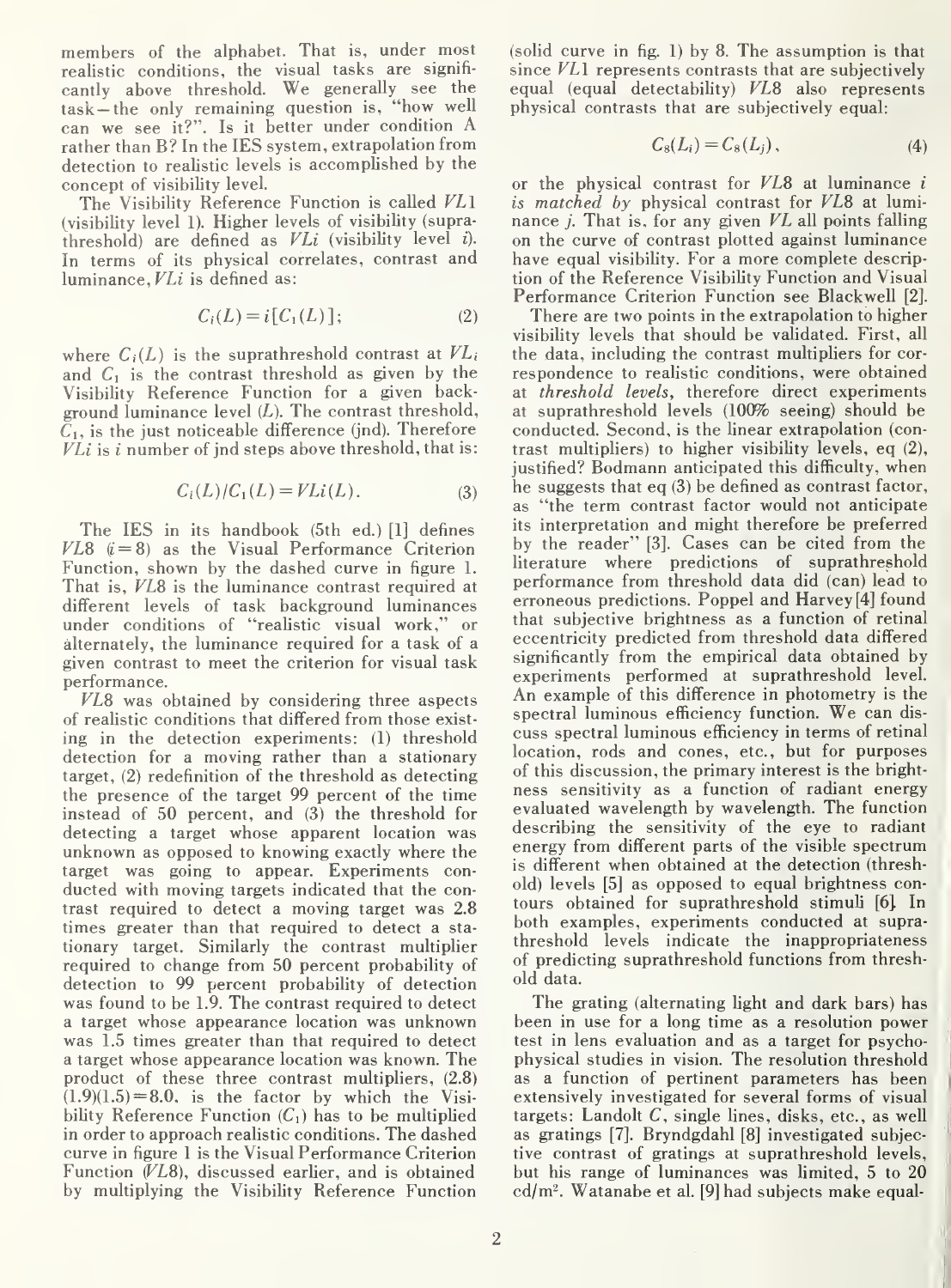ity of contrast judgments for gratings at mean luminances of  $17$  to  $171$  cd/m<sup>2</sup> for many spatial frequencies, but only at a single low contrast level, 0.032. The purpose of the present experiment was to determine whether the function obtained under visibility conditions significantly higher than de tection or acuity thresholds would be similar in form to that obtained at threshold levels. The present study will investigate visibility at supra threshold levels over a large range of luminances, 0.06 to 630 cd/m', and contrasts, 0.08 to 0.7.

### 2. Experiment I. Sinusoidal Gratings

Two identical sinusoidal (luminance distribution of dark and light bars follows a sinusoidal pattern) grating transparencies were projected through separate projectors.<sup>2</sup> The luminous intensities of the projectors were controlled by neutral density filters and neutral density wedges and balances. Each grating subtended a visual angle of 7.5° (0.13 rad), and the gratings were projected adjacent to each other on a vertical (frontal) plane with the bars oriented horizontally. The gratings were seen against a dark surround and the viewing distance was 145 cm. The contrasts of the gratings were varied by defocusing the images. The contrast change was accompanied by a slight change in magnification and luminance of the grating, but these changes were below threshold for the contrast ranges used in a given experimental run; consequently, they were ignored when the data were analyzed. The modulation of the projected pattern, defined as

$$
M = (L_{\text{max}} - L_{\text{min}}) / (L_{\text{max}} + L_{\text{min}}), \quad (5)
$$

was measured for every new condition.  $M$  will be used to denote contrast defined by eq  $(5)$  and C for contrast as defined by eq (1). The spatially averaged luminance, defined as:

$$
L_m = (L_{\text{max}} + L_{\text{min}})/2, \tag{6}
$$

is the counterpart of  $L_b$  in eq (1). Since a sinusoidal distribution retains its sinusodial form after defocusing, nothing in the image changes except the contrast. The modulation was evaluated by measuring the luminances at the centers of the dark and light bars with a modified spot photometer.

#### 2.1. Procedure

The reference grating of fixed spatial frequency, contrast and spatially averaged luminance was presented in the left visual field. The test target presented in the right field was in all cases of the same spatial frequency as the reference field. In the first trial, the luminances of the two fields were the

same. The Observer (O) was asked to vary the contrast of the test field until both fields appeared to be of equal "clarity" or "distinctness." These adjustments were made by changing the focus of the test field. When making these adjustments, O was asked to look at the center of the grating patterns and not near the edge separating the test and reference gratings. Since both fields were of the same lumi nance and frequency, the average contrast obtained for the test field should be the same as that for the reference field. If 0 did not meet <sup>a</sup> <sup>1</sup> percent criterion — that is, if the average of <sup>10</sup> match settings of the test field was not within <sup>1</sup> percent of the reference stimulus contrast — O was given <sup>a</sup> practice session. In all cases but one, practice sessions were not required as the test matches were within 0.5 percent of the reference field contrast under identical frequency and luminance conditions.

During the next phase of the study, a neutral filter of density  $(D)$  0.5 was added to the test field. O was asked to vary the contrast of the now dimmer test field until the clarities of both gratings were subjectively equal. After O made <sup>a</sup> setting, the ex perimenter changed the contrast of the test field. In half of the cases the experimenter increased the contrast over the level set by O, and in the other half the contrast was decreased. O was asked to make another match. This procedure was repeated for a total of 10 settings. The mean of these 10 test field contrast settings was computed, the test field was set to this mean value and the contrast for this mean setting was measured with a modified spot photometer. The luminance of the test field was then decreased by an additional  $0.5$   $D$  (a total of 1.0 D), making the luminance of the reference field <sup>10</sup> times greater than that of the test field. O was again asked to make 10 "equality of clarity" matches, and the average setting was measured with the photometer. For the next trial, the spatially averaged luminance and contrast of the reference field were changed to the luminance and mean contrast value of the test field based on the previous run and the same procedure was followed again and again as described above. This cascade technique, whereby the reference stimulus replaced the previous test field, was continued in  $1.0$   $D$  steps until the apparatus limitations were reached. When the mean luminance level of either field was less than  $1.0 \text{ cd/m}^2$ , the O was dark adapted for 5 minutes prior to the run.

Either two or three starting reference contrasts were used for each frequency. The contrast values ranged from 0.7 to 0.08. Three spatial frequencies: 1.8, 3.9 and 7.7 cycles per degree (cpd) were investigated for spatially averaged luminances between 0.06 and  $630$  cd/m<sup>2</sup>.

#### 2.2 Results

The results of the experiment with sinusoidal gratings are presented in figures 2—4. Each datum

<sup>&</sup>lt;sup>2</sup> The gratings transparencies were furnished by the Optics and Micrometrology Section, Institute for Basic Standards, NBS.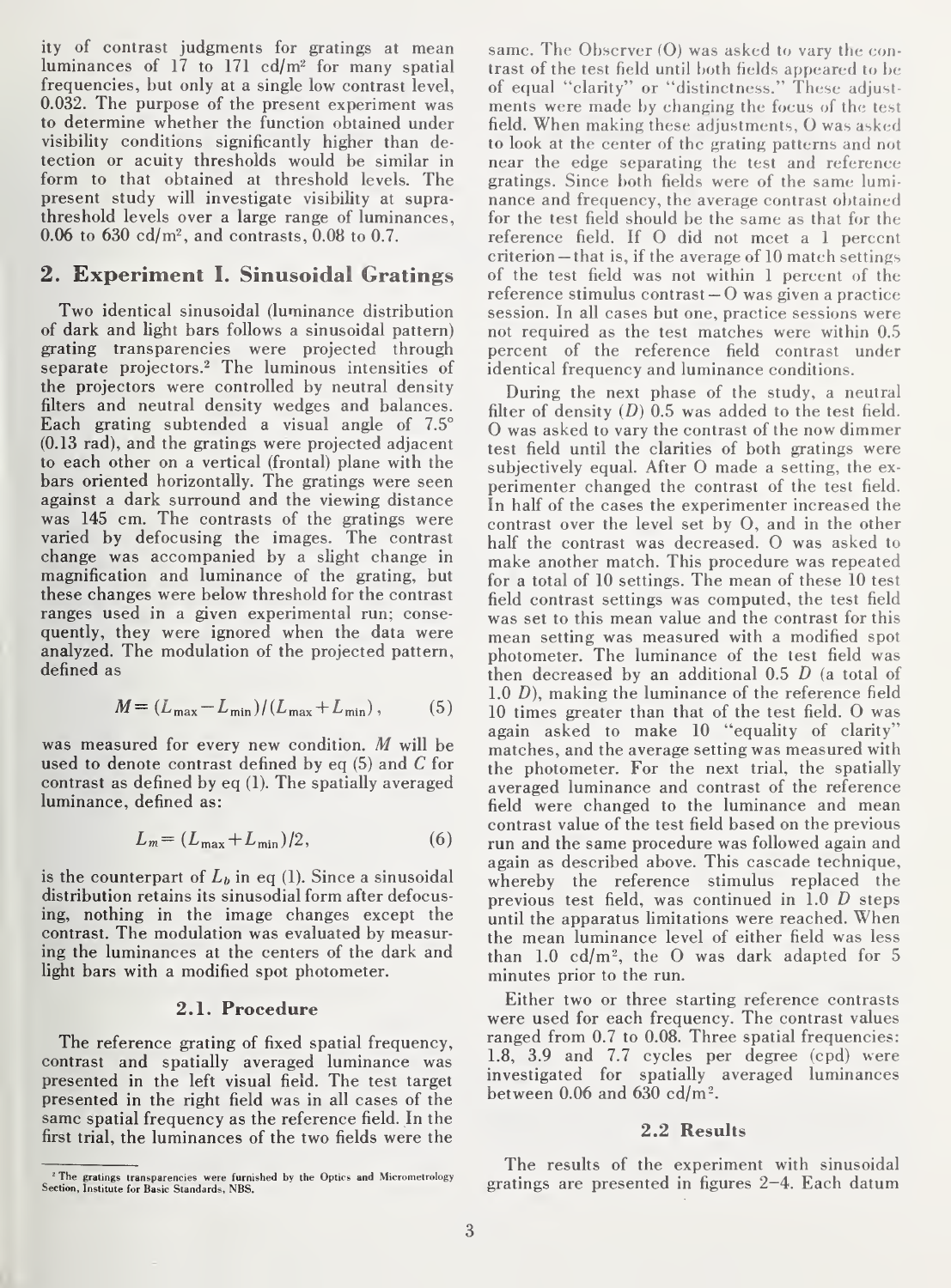point represents the mean value of 10 settings. Each curve in these graphs represents a contour of constant clarity, with the datum point at 630  $cd/m<sup>2</sup>$  being the reference starting contrast. The outstanding feature of the most of these curves is the existence of an optimum luminance level, at

which a minimum amount of contrast is needed to achieve a given degree of clarity. Obtaining the same clarity at either a higher or lower mean luminance requires more contrast than is needed at this optimum luminance. This finding applies to gratings presented at suprathreshold levels only. These



FIGURE 2. Equal-clarity contours as a function of mean spatial luminance for a sinewave grating of frequency  $1.8$  cpd.

The solid and dashed curves represent the results for two different observers.



FIGURE 3. Equal-clarity contours as a function of mean spatial luminance for a 3.9 cpd sine-wave grating.

The solid and dashed curves represent the results for two different observers. The curves with the circled data<br>points are for surround luminaces maintained at the mean spatial luminance of the grating with the higher<br>lumi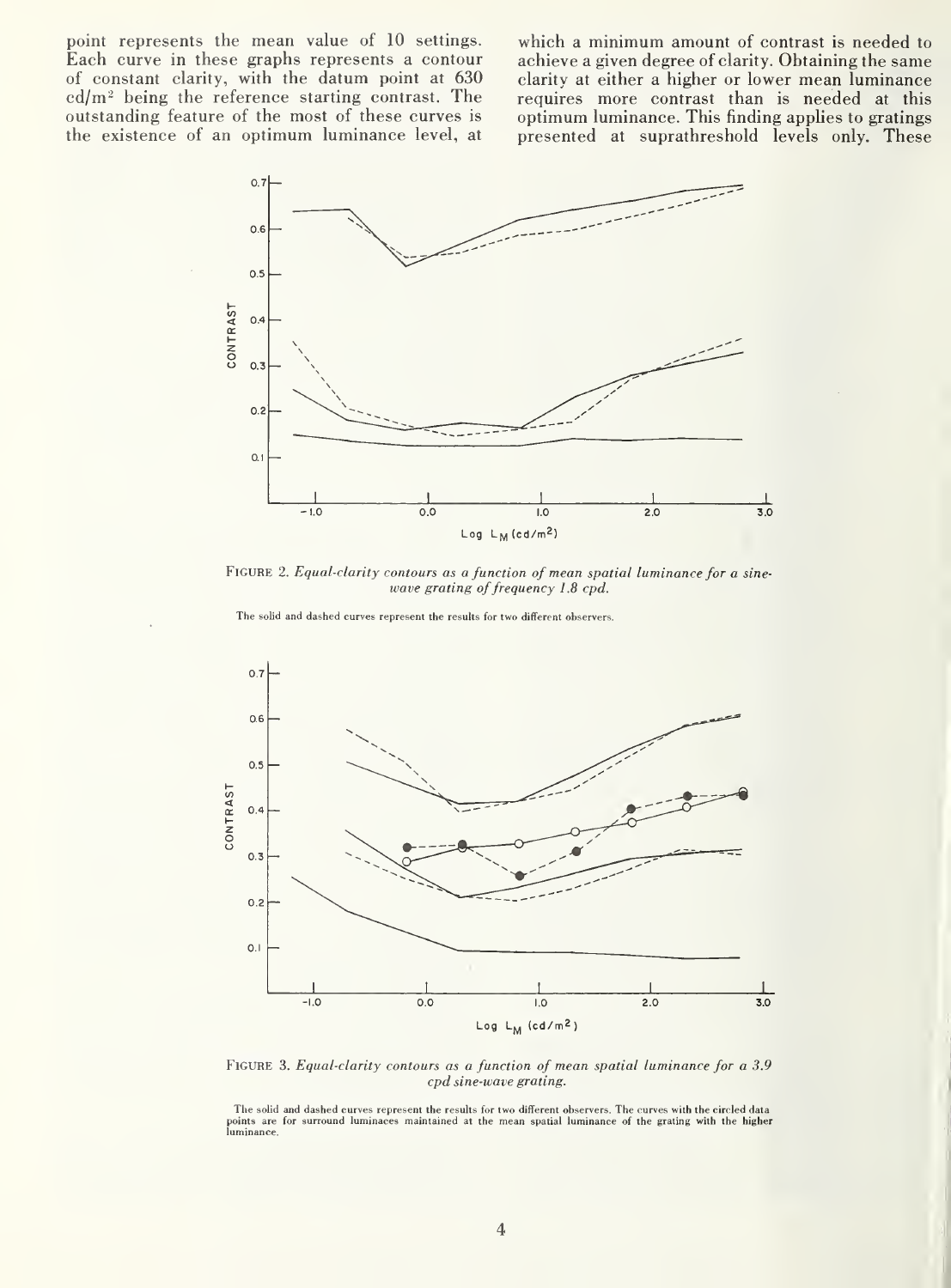

FIGURE 4. Equal-clarity contours as a function of mean spatial luminance for a 7.7 cpd sine-wave grating.

The solid and dashed curves represent the results for two different observers.

optimum luminance levels appear to depend on the frequency of the grating, shifting toward higher luminance values as spatial frequency (fineness of detail) increases. When the reference (starting) contrast approaches a level near the resolution threshold, the equal-clarity contours assume a monotonically decreasing form similar to that obtained at resolution thresholds. This is clearly seen in the lowest equal-clarity contour for 3.9 cpd, figure 3.

The dark surround used in the experiment may have had an important effect on the results. To investigate this possibihty, a square surround field, 25.1 deg (0.438 rad) on each side, w^as presented during the matches. The luminance of the surround was always the spatially averaged luminance of the brighter grating. The results of this experiment are presented in figure 3 as circles. These circles indicate the occurrence of an optimum luminance level. (It can be presumed that the needed contrast must rise at sufficiently low luminance levels, so the optimum for the open-circle data must be below the lowest luminance used.)

### 3. Experiment II. Square-Wave Gratings

Most practical visual tasks involve targets with sharp rather blurred edges. The spatial luminance distribution of the sinusoidal grating has an edge gradient that can be called blurred. Furthermore, when the amplitude of a sinusoidal grating is changed, although the spatial luminance distribution is stiU sinusoidal, the slope of the edge gradient is different. A square-wave grating by definition has a sharp cutoff separating the dark and light bars. In order to be sure that the results of the experiments with sinusoidal gratings were not artifacts due to specific shape of the spatial luminance distributions, analogous experiments were con ducted with a square-wave grating.

#### 3.1. Procedure

A single projector displayed <sup>a</sup> square-wave grating transparency of 3.9 cpd with the light and dark bars running horizontally. The lower half of this grating was projected through <sup>a</sup> 0.7 D neutral density filter and was used as the test field, with the top half being the reference field. The observer was thus presented with two grating patterns physically similar in all respects except for the mean lumi nances. The contrast of the grating was varied by superimposed veiling lights, since defocusing distorts square-waves. Two additional projectors were used to add homogeneous veiling illumination independently to the top and bottom gratings. The luminous intensities from both veiling projectors were controlled by neutral density filters, wedges and balances. By increasing or decreasing the luminous intensity of the veiling lights, the grating contrast could be varied. The spatially averaged luminance also changed as the contrast was changed.

The reference field was kept constant at a given spatially averaged luminance and contrast. The contrast and mean luminance of the test field were varied by the veiling projector until a match with the reference field in clarity was obtained. The setting of the veiling-light variable-density wedge was recorded and randomly changed to a new setting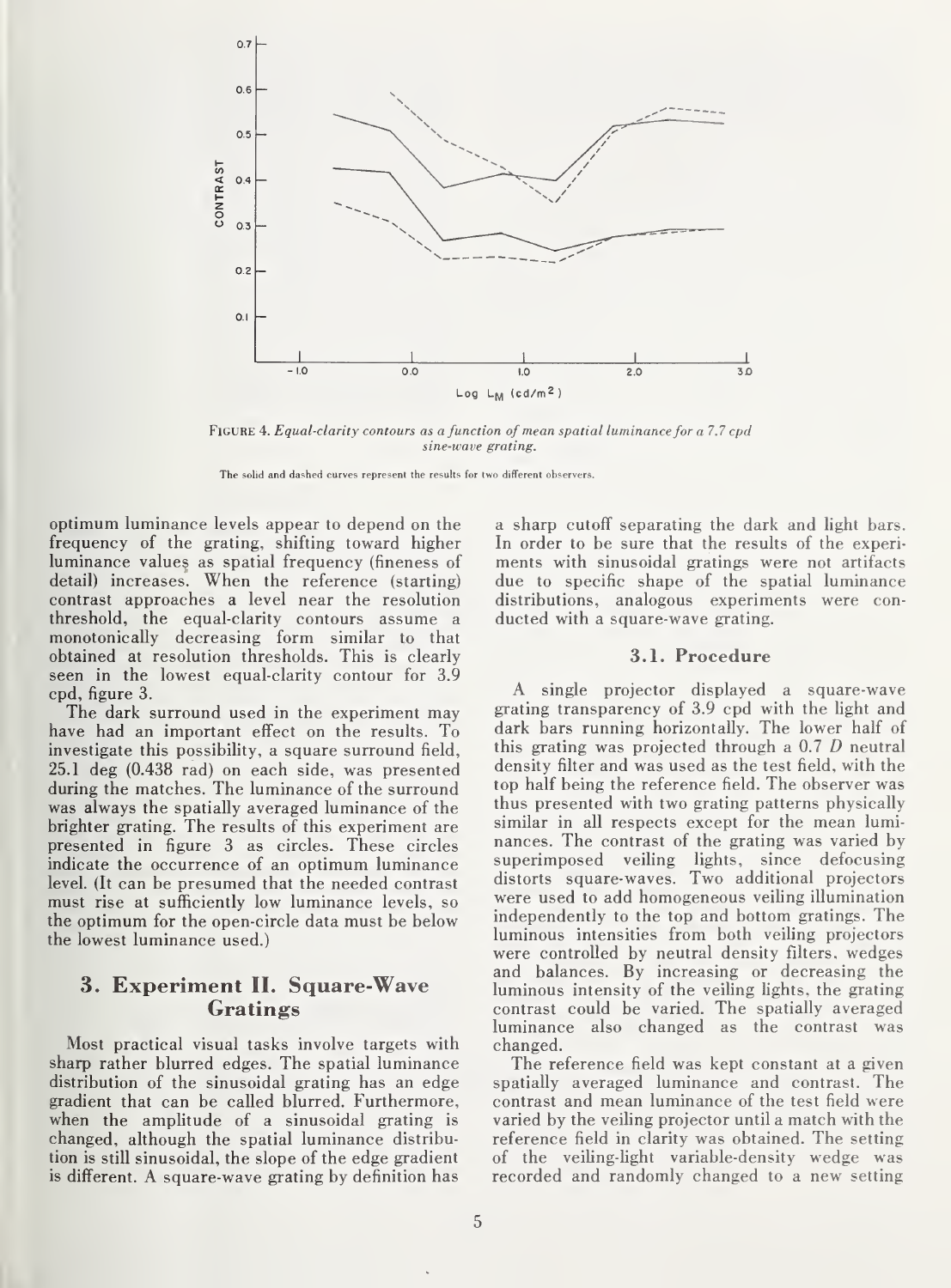for the next trial. Ten observations were taken for each condition. The reference field was then changed so that the contrast and mean luminance corresponded to the mean value obtained for the test field on the previous run. Because of apparatus

limitations, an exact match for luminance and contrast could not be obtained, but as can be seen in figures 5 and 6 a close approximation was obtained. The mismatches appear as open spaces between ends of straight line segments making up the curve.



FIGURE 5. Equal-clarity contours as a function of mean spatial luminance for a 3.9 cpd square-wave grating.

Observer YK.



FIGURE 6. Equal-clarity contours as a function of mean spatial luminance for a 3.9 cpd square-wave grating.

Observer GY.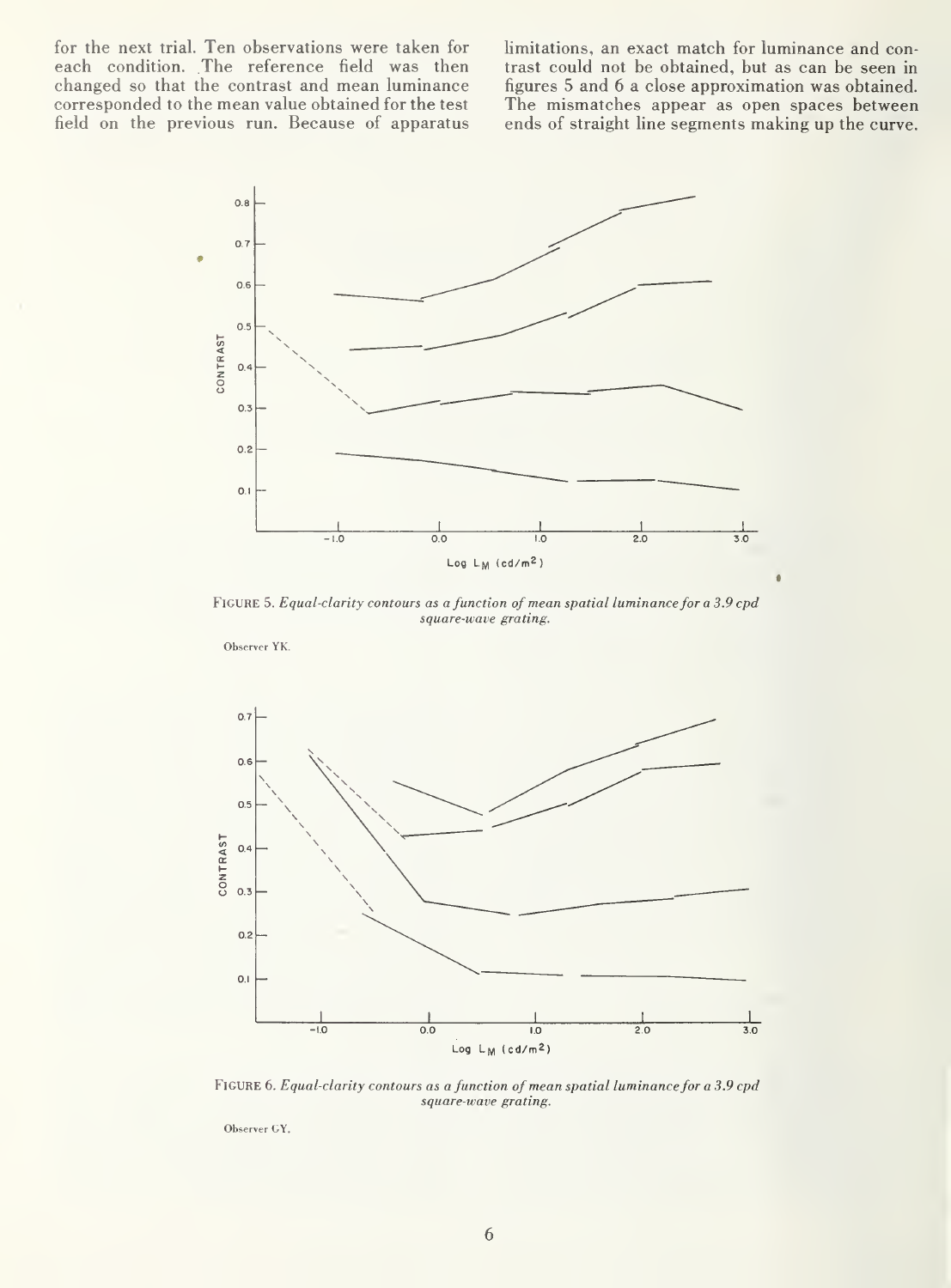#### 3.2. Results

The results for the square-wave gratings are shown in figures 5 and 6. The results are similar to those obtained with sine-wave gratings. For contrasts significantly above threshold, there is an optimum mean luminance level at which a minimum amount of contrast is needed to achieve a given degree of clarity. For grating clarities approaching resolution threshold, the classical monotonically decreasing function is obtained. For square-wave gratings, as for sine-wave gratings, the functions obtained at threshold levels are significantly different from those obtained at suprathreshold levels. The left ends of the dashed lines in figures 5 and 6 represent contrasts which were at the maximum levels obtainable with the apparatus for the given condition. The observer felt that this contrast value "almost" gave equal distinctness. That is, the subject felt that a slight increase in contrast would have been sufficient to meet the equality criterion.

#### 4. Discussion

The Visibility Reference Function currently used as the standard for recommending levels of illumination states that visibihty increases monotonically as luminance is increased. That is, as luminance increases, the contrast required to detect the presence of an object decreases. This study utilizing a different psychophysical technique confirms the above, but only for the special condition where visibility is at or near threshold levels. Near thres hold the contrast required to match the same target for clarity at a higher luminance decreases monotonically as luminance is increased. But, when the targets are significantly above detection and acuity thresholds, the form of the equal-clarity contours changes from a monotonically decreasing function to one indicating the presence of a minimum contrast level. There appears to be an optimum luminance level where the target is seen with a given degree of clarity at a minimum contrast level, or with maximum clarity for <sup>a</sup> fixed value of contrast. The observation that the equal-clarity contours near threshold levels, like the detection function, decrease monotonically as luminance is increased, indicates that the existence of an optimum luminance at suprathreshold levels is not an artifact due to criterion differences or experimental methodology. There appears to be a continuous transition from the "monotonic" to the "optimum" form, and the simple detection or acuity function can be identified with seeing at a minimum level of clarity.

The spatial frequencies used in this study were  $7.7, 3.9,$  and  $1.8$  cpd; the width of the light or dark bars being 3.90, 7.69, and 16.7 min, respectively. These values can be compared to the 4 min luminous disk used by Blackwell  $[2]$ , the 2.5 and 1.6 min line thicknesses for numbers used by Bodmann [10] and Weston's  $[11]$  1.5 to 4.5 min gap in the Landolt C. All of these earlier data were considered directly or indirectly to derive recommended illumination levels. The results of the present study indicate that for suprathreshold stimuli, the size effect is manifested by changes in the location of the optimum luminance level on the luminance axis. Figures 2-4 indicate that as spatial frequency is increased (or bar-width is decreased) the optimum luminance level is shifted toward higher luminance values. More data will have to be obtained at suprathreshold levels to determine the slope of the function and location of optimum luminance levels as influenced by other variables that affect visual performance.

The present study was not an attempt to define the absolute contrast and luminance required for visual task performance. Is VLS the correct visibility level to be used? This study did indicate that what ever visibility level is decided on, extrapolation from threshold data to performance criteria levels by a simple multiplicative constant may not be valid. The most valid technique for determining standard performance criteria is to empirically determine them under work situations, but such determinations may be impractical. This performance test should minimize nonvisual components like motor responses and cognitive factors. An acceptable laboratory technique may be to have the observers choose the contrast level they feel is just acceptable, similar to the criterion used in the concept of borderline between comfort and discomfort (BCD) in glare [12]. The dependent variable would be contrast and not luminance. At a given luminance level, for example,  $150 \text{ cd/m}^2$ , contrast is varied until a *just acceptable* contrast level is obtained. The equi-contrast contour falling on this point will serve both as the Visibility Reference Function and Visual Performance Criterion Function.

Tasks of differing sizes, shapes and edge gradients will be equated to the standard task for equality in subjective contrast and/or clarity. The Visual Task Evaluator  $(VTE)$  for this purpose will require a modification of Blackwell's [13] VTE, since equating two stimuli for contrast wiU be required rather than bringing a single stimulus to threshold. There may be advantages to asking observers to match two stimuli for equality rather than bringing a single task to threshold. In matching two stimuh for equality the reference stimulus is always present, the observer's task being to vary the test stimulus until it appears to be equal to the reference in the dimension being compared. The advantage is that suprathreshold stimuli can lead to less within observer variability (response variabihty for a single observer) than threshold stimuli. When observers are asked to color match one field with another, the individual variabihty in color matches increases as target conspicuity decreases [14, 15]. That is, the standard deviation for color matches serves as an index of color discriminabihty.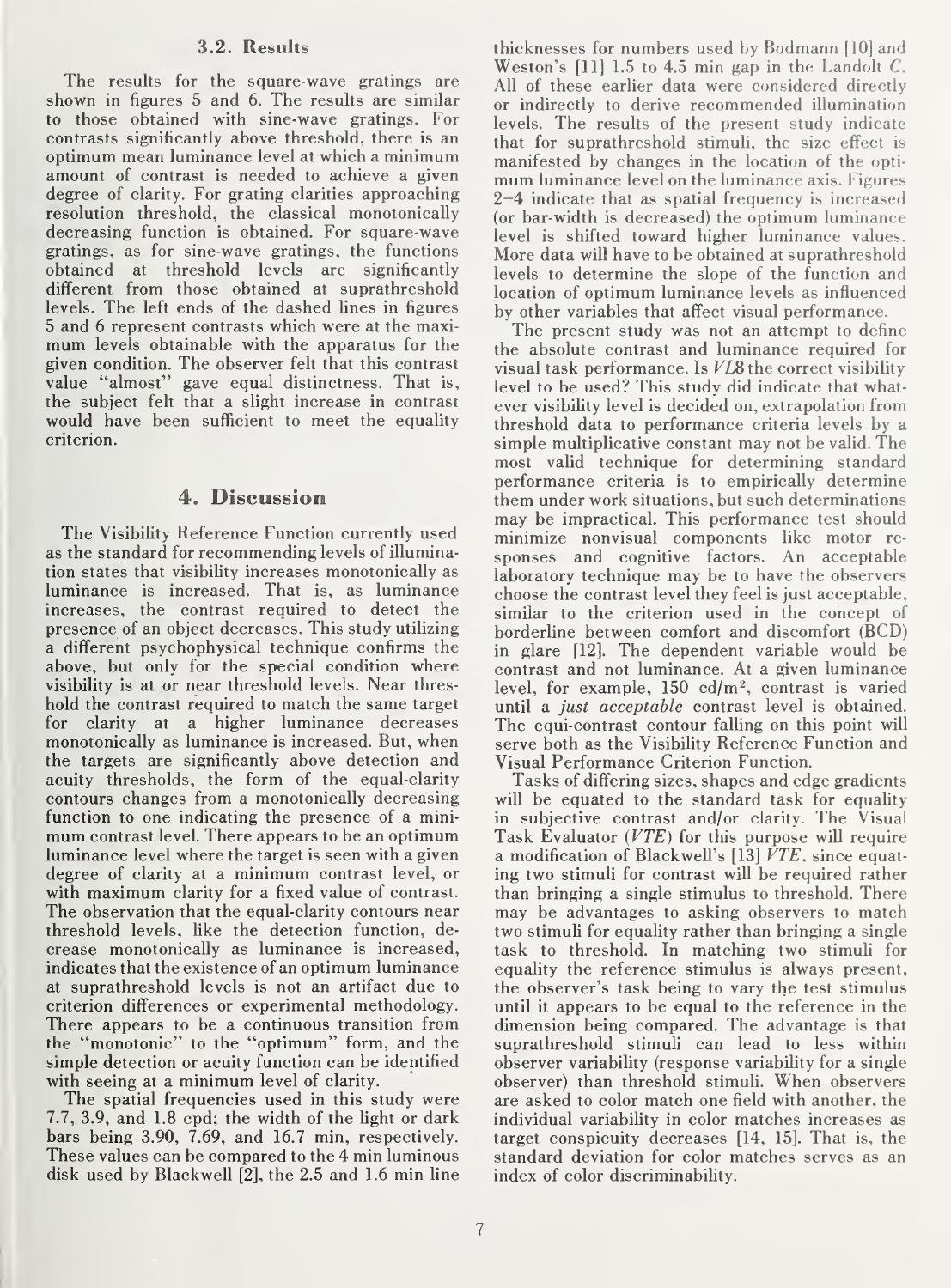The lES Lighting Handbook, 5th Ed. states: "The illumination levels shown in the table are intended to be minimum on the task ..." and "in order to assure these values at all times, higher initial levels should be provided . . . ." If the aim of interior lighting is to insure adequate illumination levels for the most difficult task encountered, then the present Visibility Reference Function may be the appropriate standard. In a typical visual environment the most difficult task (although encountered infrequently) may be near threshold levels. But, the majority of realistic tasks are not near threshold levels. The results of the present study indicate that, in order to accomodate for this infrequent occur rence a price must be paid. The higher luminance levels recommended to satisfy the requirements for seldom occurring low contrast tasks may bring the luminance level beyond the optimum luminance level for tasks with good contrast. The above is an instance of "less light, better sight" and seriously questions the indiscriminate application, as a working rule, the popular notion "more light, better sight." The monotonically decreasing contrast requirement as luminance is increased dictated by the Visibihty Reference Function and the Visual Performance Criterion Function derived from it reinforces the concept more light, better sight. The Visual Performance Criteria Function as the basis for recommending light levels may lead to an unnecessary expenditure of energy as well as a loss in ease of seeing for many realistic tasks. Why should energy be wasted in setting lighting levels high enough to accommodate infrequently occurring difficult tasks, especially if the consequences may be an actual loss in ease of seeing for the many good contrast tasks encountered in everyday visual performance?

#### 5. References

- [1] Illuminating Engineering Society, lES Lighting Handbook, 5th ed.. edited by Kaufman, J., (Illuminating Engineering Society, 345 East 47th St., New York, N.Y. 10017, 1972).
- [2] Blackwell, H. R., Development and use of a quantitative method for specification of interior illumination levels on the basis of performance data. III. Eng. Soc. 54, 317-353 (1959).
- [3] Bodmann, H. W., Visibility assessment in lighting engineering, J. 111. Eng. Soc. 2 , 437-444 (1973).
- [4] Pöppel, E., and Harvey, L. O., Jr., Differential threshold and subjective brightness in the periphery, Psychol. Forsch, 36, 145-161 (1973).
- [5] CLE. Proc. 1951, Comite D'Etudes sur la Lumiere et la Vision, rapporteur, LeGrand, Y. 1, Sec. 4, 1-31, Bureau Central CLE., 57 rue Cuvier, Paris (1951).
- [6] Gibson, K. S., and Tyndall, E. P. T., Visibihty of Radiant Energy, Scientific Papers of the Bureau of Standards, No. 475, 1923.
- [7] Riggs. L. A., Chap. 11, Visual Acuity, in Vision and Visual Perception, edited by Graham, C. H., 321-349 (John Wiley and Sons, Inc., New York, 1969).
- [8] Bryngdahl, O., Characteristics of the visual system: Psychophysical measurements of the response to spatial sine wave stimuli in the photopic region, J. Opt. Soc. Am. 56, 811-821 (1966).
- [9] Watanabe, A., Mori, T., Nagata, S., and Hiwatashi, K., Spatial sine-wave responses of the human visual system, vision Res. 8, 1245-1263 (1968).
- [10] Bodmann, H. W., Illumination levels and visual performance. Inter. Lighting Rev. 13, 41-47, (1962).
- [11] Weston, H. C., Light, Sight and Work (H. K. Lewis, London, 1962).
- [12] Guth. S. K.. A method for the evaluation of discomfort glare. 111. Eng. Soc. 58, 351-364 (1968).
- [13] BlackweU, H. R., Development of procedures in instrumentation for visual task evaluation, Ill. Eng. Soc. 65, 267-291 (1970).
- [14] MacAdam, D. L., Visual sensitivities to color differences in daylight, J. Opt. Soc. Am. 32,247-274(1942).
- [15] Yonemura, G. T., and Kasuya, M., Color, discrimination under reduced angular subtense and luminance, J. Opt. Soc. Am. 59, 131-135 (1969).

U.S. GOVERNMENT PRINTING OFFICE : 1976 OL-599-852

×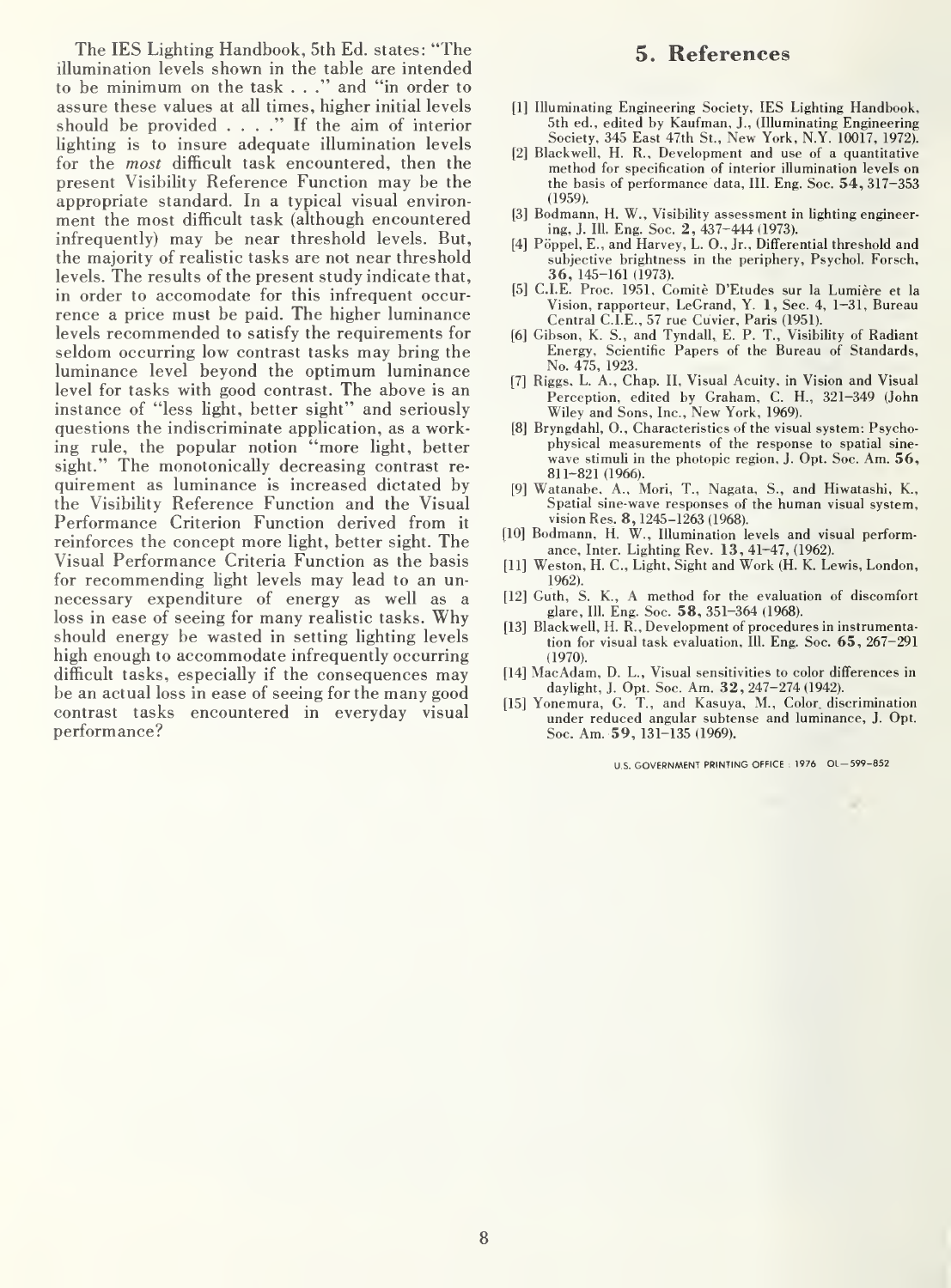| <b>NBS-114A (REV. 7-73)</b>                                                                                                                                                                                                                                                                                                                                                                                                                                                                                                                                                                                                              |                                   |                        |                                     |
|------------------------------------------------------------------------------------------------------------------------------------------------------------------------------------------------------------------------------------------------------------------------------------------------------------------------------------------------------------------------------------------------------------------------------------------------------------------------------------------------------------------------------------------------------------------------------------------------------------------------------------------|-----------------------------------|------------------------|-------------------------------------|
| U.S. DEPT. OF COMM.<br>1. PUBLICATION OR REPORT NO.<br><b>BIBLIOGRAPHIC DATA</b><br><b>SHEET</b><br>$NBS - BSS - 82$                                                                                                                                                                                                                                                                                                                                                                                                                                                                                                                     | 2. Gov't Accession<br>No.         |                        | 3. Recipient's Accession No.        |
| 4. TITLE AND SUBTITLE<br>A New Look at the Research Basis for Lighting Level<br>Recommendations.                                                                                                                                                                                                                                                                                                                                                                                                                                                                                                                                         |                                   | 5. Publication Date    | March 1976                          |
|                                                                                                                                                                                                                                                                                                                                                                                                                                                                                                                                                                                                                                          |                                   |                        | 6. Performing Organization Code     |
| 7. AUTHOR(S)<br>Gary T. Yonemura and Yoshimi Kohayakawa                                                                                                                                                                                                                                                                                                                                                                                                                                                                                                                                                                                  |                                   |                        | 8. Performing Organ. Report No.     |
| 9. PERFORMING ORGANIZATION NAME AND ADDRESS<br>NATIONAL BUREAU OF STANDARDS<br>DEPARTMENT OF COMMERCE<br>WASHINGTON, D.C. 20234                                                                                                                                                                                                                                                                                                                                                                                                                                                                                                          |                                   |                        | 10. Project/Task/Work Unit No.      |
|                                                                                                                                                                                                                                                                                                                                                                                                                                                                                                                                                                                                                                          |                                   | 11. Contract/Grant No. | 4634160                             |
| 12. Sponsoring Organization Name and Complete Address (Street, City, State, ZIP)                                                                                                                                                                                                                                                                                                                                                                                                                                                                                                                                                         |                                   | Covered                | 13. Type of Report & Period         |
| Same as 9.                                                                                                                                                                                                                                                                                                                                                                                                                                                                                                                                                                                                                               |                                   |                        | Final<br>14. Sponsoring Agency Code |
| <b>15. SUPPLEMENTARY NOTES</b>                                                                                                                                                                                                                                                                                                                                                                                                                                                                                                                                                                                                           |                                   |                        |                                     |
|                                                                                                                                                                                                                                                                                                                                                                                                                                                                                                                                                                                                                                          |                                   |                        |                                     |
| Library of Congress Catalog Number: 76-136<br>16. ABSTRACT (A 200-word or less factual summary of most significant information. If document includes a significant                                                                                                                                                                                                                                                                                                                                                                                                                                                                       |                                   |                        |                                     |
| study indicate that the behavior of the eye is significantly different at<br>suprathreshold levels as opposed to threshold levels. For threshold studies, when<br>contrast is plotted against luminance, the function is a monotonically decreasing<br>function. At suprathreshold levels the function indicates the existence of a definite<br>minimum, luminances greater or less requiring more contrast to appear subjectively<br>equal. It is recommended that lighting levels be based on laboratory studies that<br>appraise visual requirements and performance simulating conditions encountered in real<br>world environments. |                                   |                        |                                     |
| 17. KEY WORDS (six to twelve entries; alphabetical order; capitalize only the first letter of the first key word unless a proper<br>name; separated by semicolons)<br>Gratings; illuminating engineering; lighting; modulation transfer function;<br>suprathreshold visibility; visibility; vision.                                                                                                                                                                                                                                                                                                                                      |                                   |                        |                                     |
| 18. AVAILABILITY<br>$x$ Unlimited                                                                                                                                                                                                                                                                                                                                                                                                                                                                                                                                                                                                        | 19. SECURITY CLASS                |                        | 21. NO. OF PAGES                    |
| For Official Distribution. Do Not Release to NTIS                                                                                                                                                                                                                                                                                                                                                                                                                                                                                                                                                                                        | (THIS REPORT)<br>UNCL ASSIFIED    |                        | 13                                  |
| Norder From Sup. of Doc., U.S. Government Printing Office<br>Washington, D.C. 20402, SD Cat. No. C13. 29/2:82                                                                                                                                                                                                                                                                                                                                                                                                                                                                                                                            | 20. SECURITY CLASS<br>(THIS PAGE) |                        | 22. Price                           |
| Order From National Technical Information Service (NTIS)<br>Springfield, Virginia 22151                                                                                                                                                                                                                                                                                                                                                                                                                                                                                                                                                  | UNCLASSIFIED                      |                        | 35 cents                            |

USCOMM-DC 29042-P74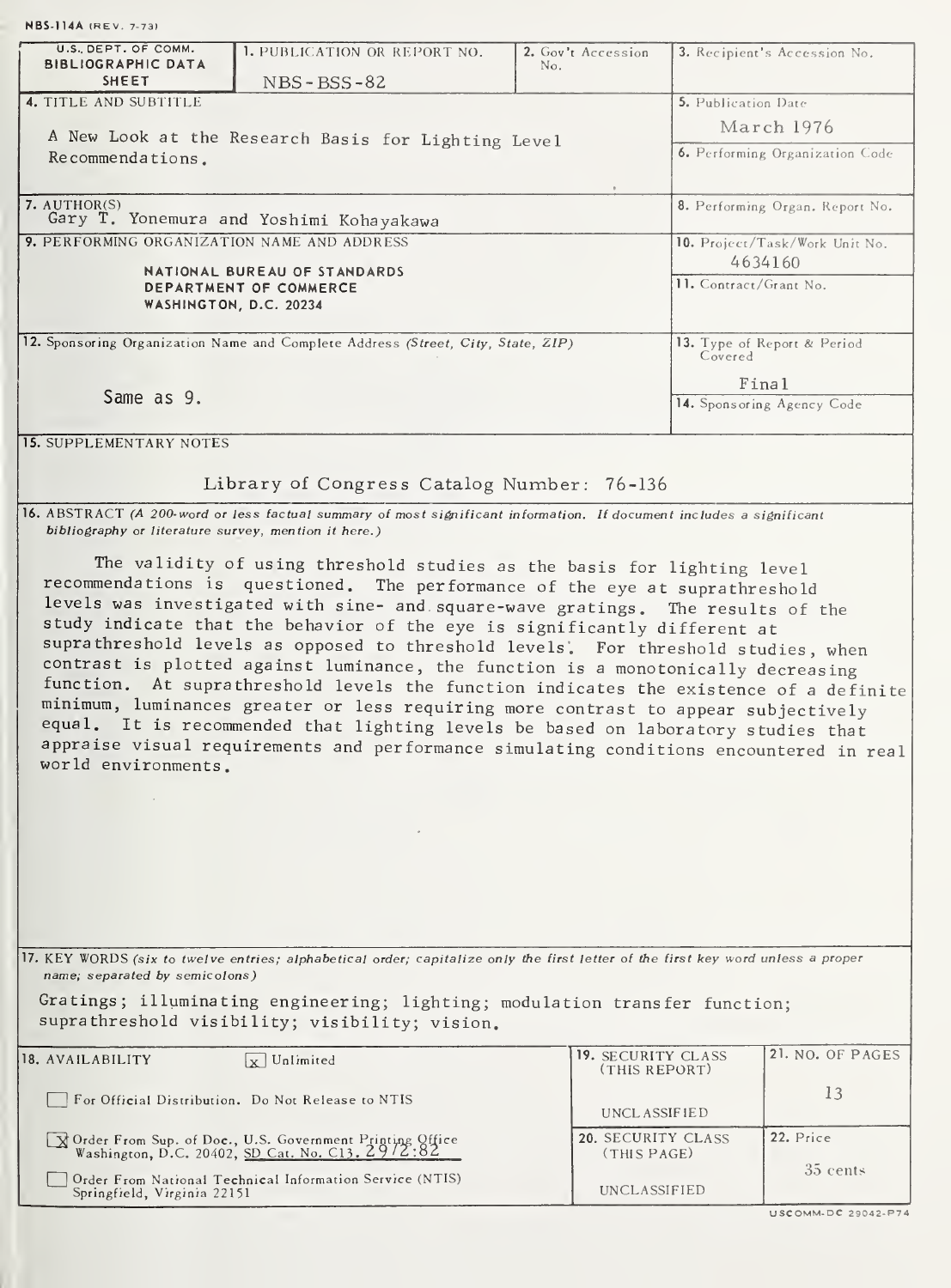$\epsilon_{\rm{max}}$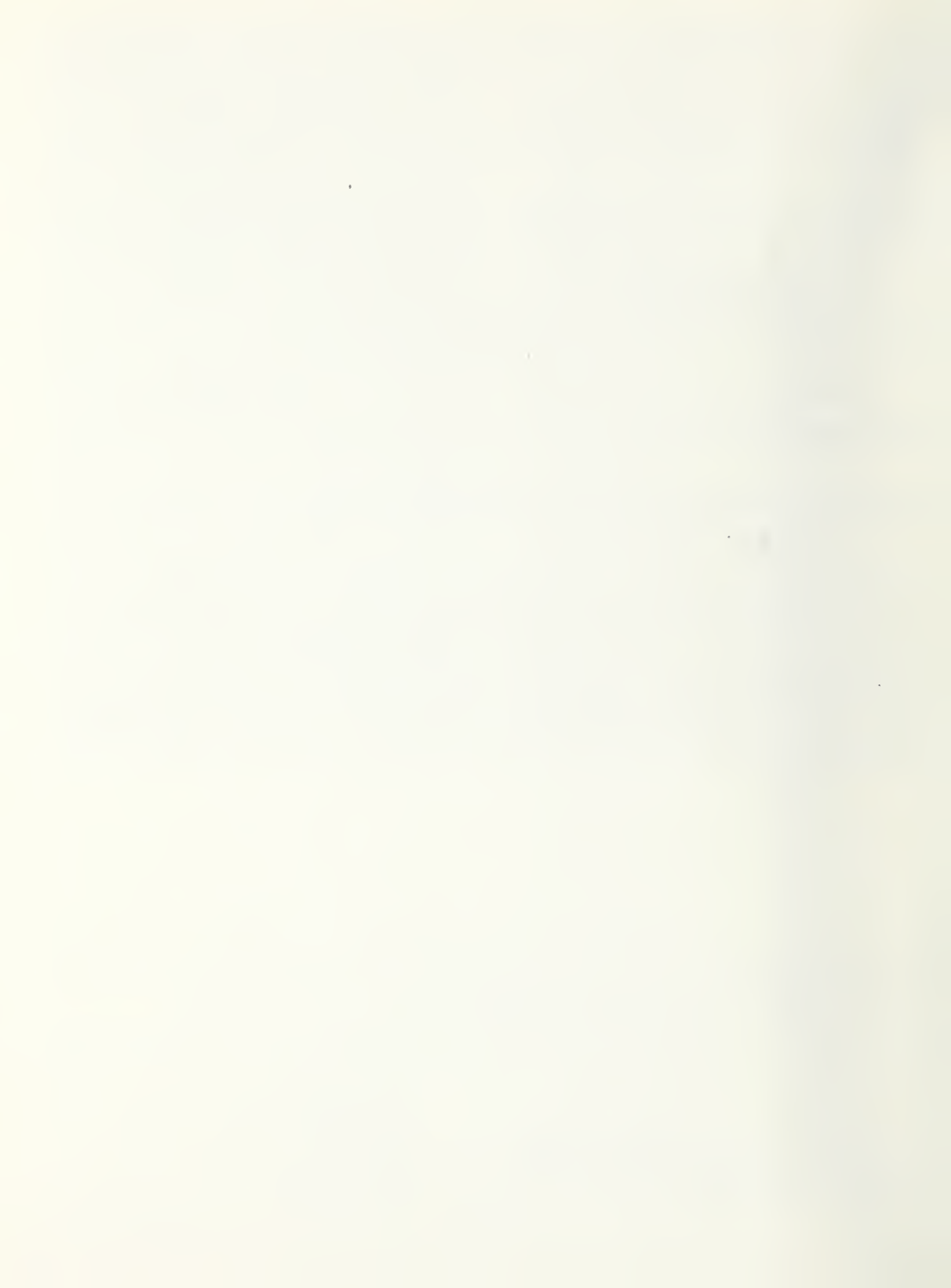# ANNOUNCEMENT OF NEW PUBLICATIONS IN BUILDING SCIENCE SERIES

Superintendent of Documents, Government Printing Office, Washington, D.C., 20402

Dear Sir:

Please add my name to the announcement list of new publications to be issued in the series: National Bureau of Standards Building Science Series.

(Notification key N-339)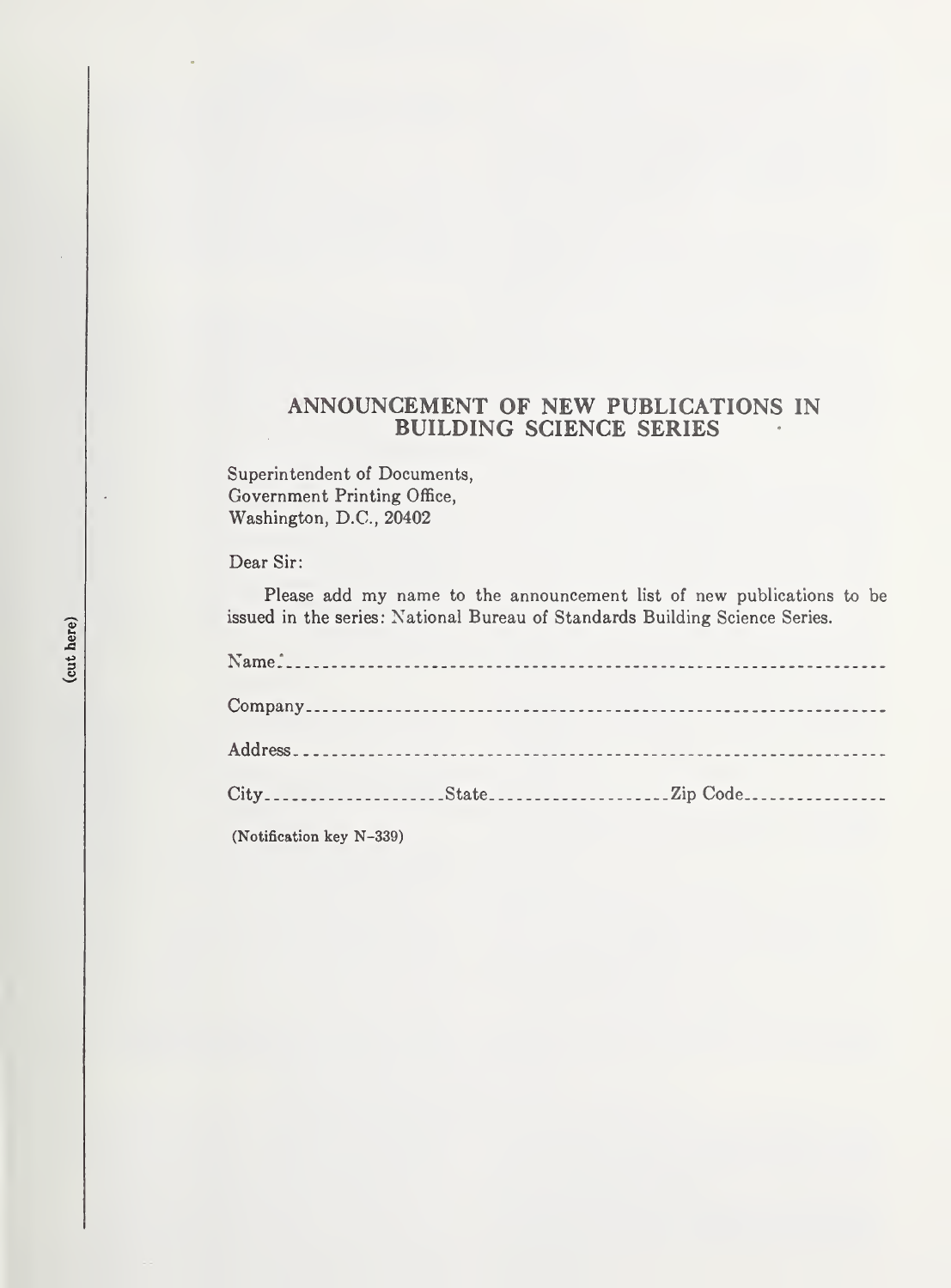$\label{eq:2.1} \mathcal{L}_{\mathcal{A}}(\mathcal{A}) = \mathcal{L}_{\mathcal{A}}(\mathcal{A}) \otimes \mathcal{L}_{\mathcal{A}}(\mathcal{A}).$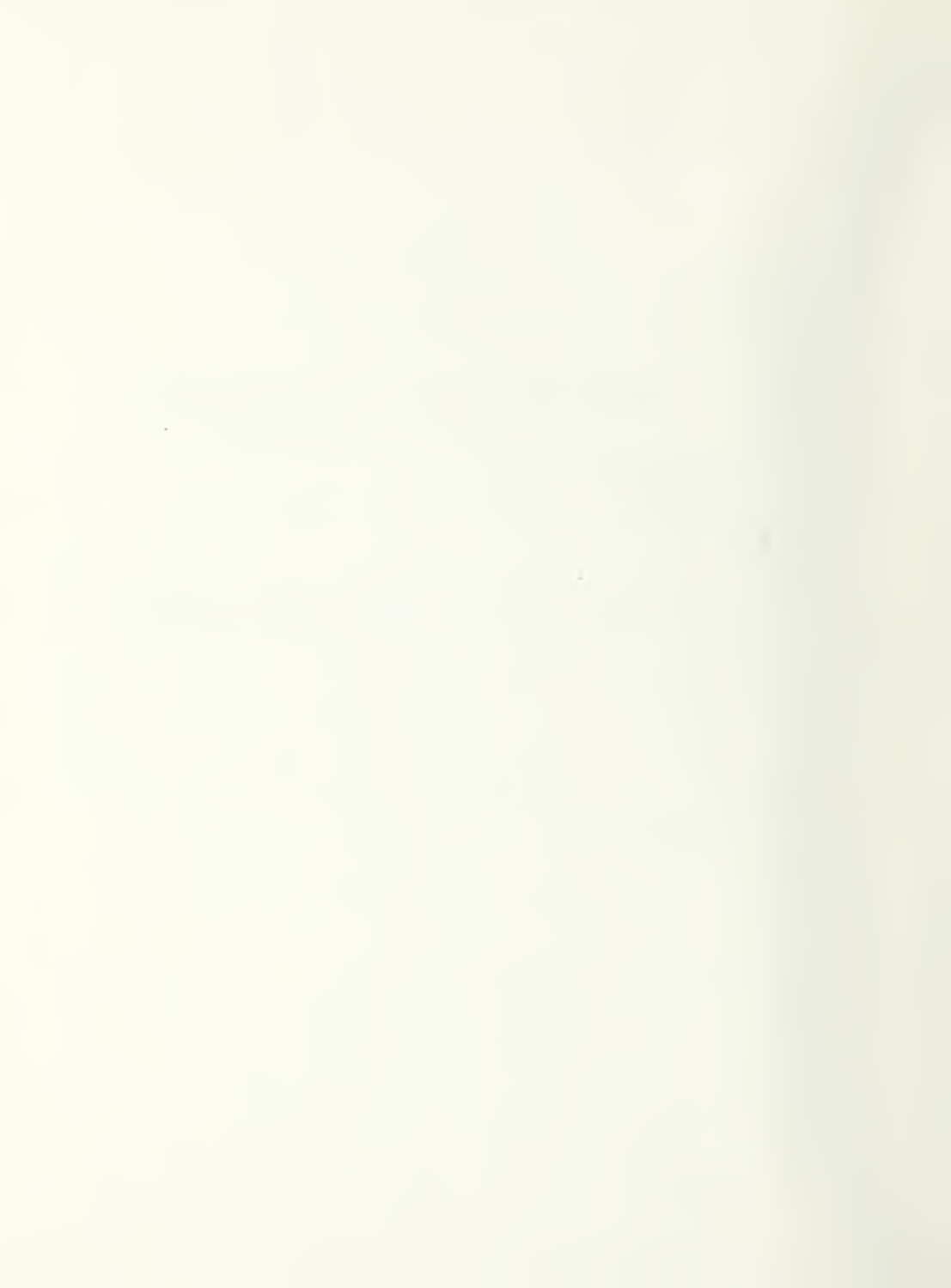#### PERIODICALS

JOURNAL OF RESEARCH reports National Bureau of Standards research and development in physics, mathematics, and chemistry. It is published in two sections, available separately:

#### • Physics and Chemistry (Section A)

Papers of interest primarily to scientists working in these fields. This section covers a broad range of physical and chemical research, with major emphasis on standards of physical measurement, fundamental constants, and properties of matter. Issued six times a year. Annual subscription: Domestic, \$17.00; Foreign, \$21.26.

#### • Mathematical Sciences (Section B)

Studies and compilations designed mainly for the mathematician and theoretical physicist. Topics in mathematical statistics, theory of experiment design, numerical analysis, theoretical physics and chemistry, logical design and programming of computers and computer systems. Short numerical tables. Issued quarterly. Annual subscription: Domestic, \$9.00; Foreign, \$11.25.

DIMENSIONS/NBS (formerly Technical News Bulletin) —This monthly magazine is published to inform scientists, engineers, businessmen, industry, teachers, students, and consumers of the latest advances in science and technology, with primary emphasis on the work at NBS. The magazine highlights and reviews such issues as energy research, fire protection, building tech nology, metric conversion, pollution abatement, health and safety, and consumer product performance. In addition, it reports the results of Bureau programs in measurement standards and techniques, properties of matter and materials, engineering standards and services, instrumentation, and automatic data processing.

Annual subscription: Domestic, \$9.45; Foreign, \$11.85.

#### NONPERIODICALS

Monographs—Major contributions to the technical liter ature on various subjects related to the Bureau's scientific and technical activities.

Handbooks—Recommended codes of engineering and industrial practice (including safety codes) developed in cooperation with interested industries, professional organizations, and regulatory bodies.

Special Publications—Include proceedings of confer ences sponsored by NBS, NBS annual reports, and other special publications appropriate to this grouping such as wall charts, pocket cards, and bibliographies.

Applied Mathematics Series—Mathematical tables, manuals, and studies of special interest to physicists, engineers, chemists, biologists, mathematicians, computer programmers, and others engaged in scientific and technical work.

National Standard Reference Data Series—Provides quantitative data on the physical and chemical properties of materials, compiled from the world's literature and critically evaluated. Developed under a world-wide

program coordinated by NBS. Program under authority of National Standard Data Act (Public Law 90-396).

NOTE: At present the principal publication outlet for these data is the Journal of Physical and Chemical Reference Data (JPCRD) published quarterly for NBS by the American Chemical Society (ACS) and the American Institute of Physics (AIP). Subscriptions, reprints, and supplements available from ACS, 1155 Sixteenth St. N. W., Wash. D. C. 20056.

Building Science Series—Disseminates technical infor- mation developed at the Bureau on building materials, components, systems, and whole structures. The series presents research results, test methods, and performance criteria related to the structural and environmental functions and the durability and safety characteristics of building elements and systems.

Technical Notes—Studies or reports which are complete in themselves but restrictive in their treatment of a subject. Analogous to monographs but ,not so comprehensive in scope or definitive in treatment of the subject area. Often serve as a vehicle for final reports of work performed at NBS under the sponsorship of other government agencies.

Voluntary Product Standards—Developed under pro cedures published by the Department of Commerce in Part 10, Title 15, of the Code of Federal Regulations. The purpose of the standards is to establish nationally recognized requirements for products, and to provide all concerned interests with a basis for common understanding of the characteristics of the products. NBS administers this program as a supplement to the activities of the private sector standardizing organizations.

Federal Information Processing Standards Publications (FIPS PUBS)—Publications in this series collectively constitute the Federal Information Processing Standards Register. Register serves as the official source of information in the Federal Government regarding stand ards issued by NBS pursuant to the Federal Property and Administrative Services Act of 1949 as amended, Public Law 89-306 (79 Stat. 1127), and as implemented by Executive Order 11717 (38 FR 12315, dated May 11, 1973) and Part <sup>6</sup> of Title <sup>15</sup> CFR (Code of Federal Regulations).

Consumer Information Series—Practical information, based on NBS research and experience, covering areas of interest to the consumer. Easily understandable language and illustrations provide useful background knowledge for shopping in today's technological marketplace.

NBS Interagency Reports (NBSIR)—A special series of interim or final reports on work performed by NBS for outside sponsors (both government and non-government). In general, initial distribution is handled by the sponsor; public distribution is by the National Technical Information Service (Springfield, Va. 22161) in paper copy or microfiche form.

Order NBS publications (except NBSIR's and Biblio graphic Subscription Services) from: Superintendent of Documents, Government Printing Office, Washington, D.C. 20402.

#### BIBLIOGRAPHIC SUBSCRIPTION SERVICES

The following current-awareness and literature-survey bibliographies are issued periodically by the Bureau: Cryogenic Data Center Current Awareness Service

- A literature survey issued biweekly. Annual subscription: Domestic, \$20.00; foreign, \$25.00.
- Liquefied Natural Gas. A literature survey issued quarterly. Annual subscription: \$20.00.

Superconducting Devices and Materials. A literature

survey issued quarterly. Annual subscription : \$20.00. Send subscription orders and remittances for the preceding bibliographic services to National Bureau of Standards, Cryogenic Data Center (275.02) Boulder, Colorado 80302.

Electromagnetic Metrology Current Awareness Service Issued monthly. Annual subscription: \$24.00. Send subscription order and remittance to Electromagnetics Division, National Bureau of Standards, Boulder, Colo. 80302.